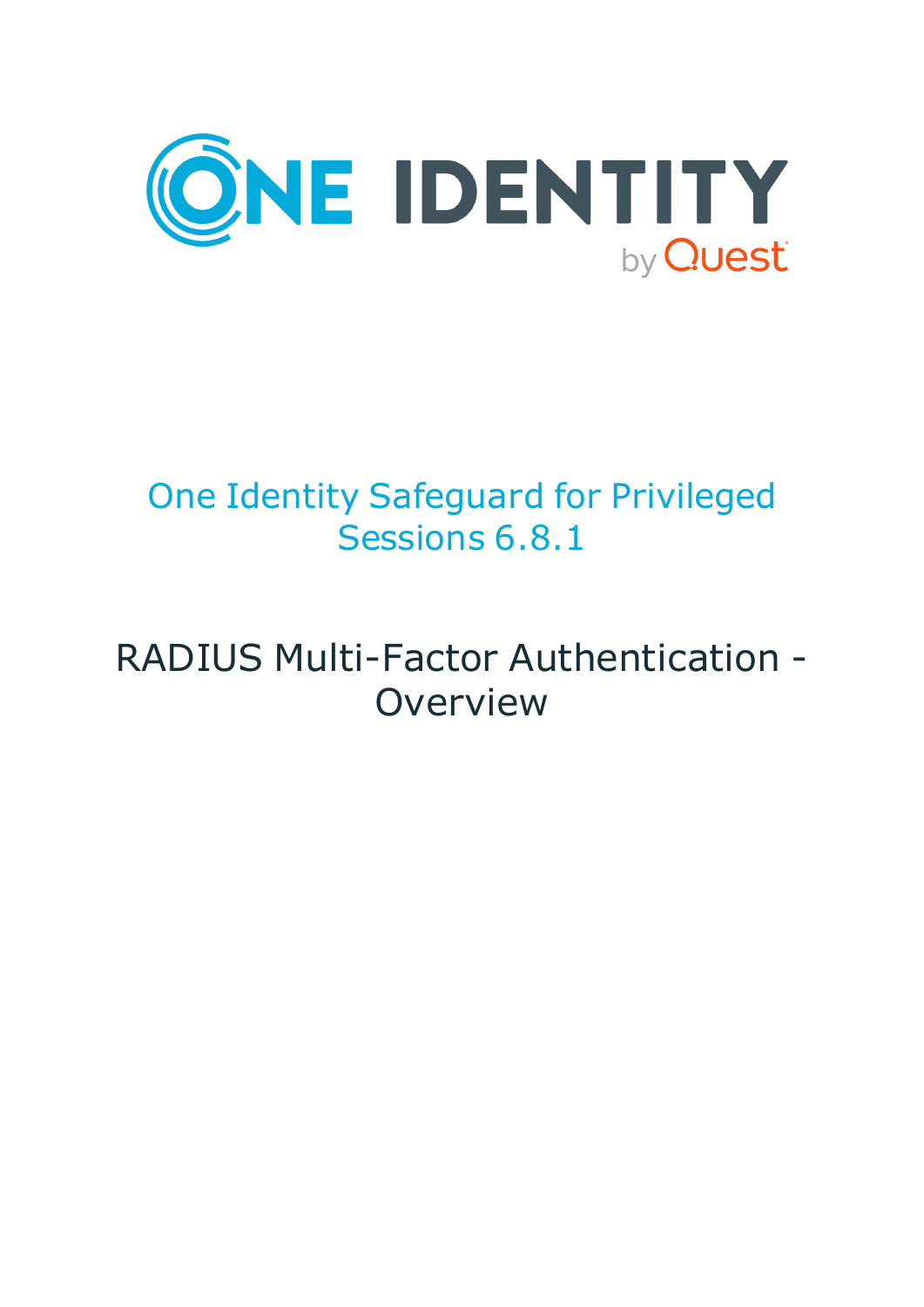#### **Copyright 2021 One Identity LLC.**

#### **ALL RIGHTS RESERVED.**

This guide contains proprietary information protected by copyright. The software described in this guide is furnished under a software license or nondisclosure agreement. This software may be used or copied only in accordance with the terms of the applicable agreement. No part of this guide may be reproduced or transmitted in any form or by any means, electronic or mechanical, including photocopying and recording for any purpose other than the purchaser's personal use without the written permission of One Identity LLC .

The information in this document is provided in connection with One Identity products. No license, express or implied, by estoppel or otherwise, to any intellectual property right is granted by this document or in connection with the sale of One Identity LLC products. EXCEPT AS SET FORTH IN THE TERMS AND CONDITIONS AS SPECIFIED IN THE LICENSE AGREEMENT FOR THIS PRODUCT, ONE IDENTITY ASSUMES NO LIABILITY WHATSOEVER AND DISCLAIMS ANY EXPRESS, IMPLIED OR STATUTORY WARRANTY RELATING TO ITS PRODUCTS INCLUDING, BUT NOT LIMITED TO, THE IMPLIED WARRANTY OF MERCHANTABILITY, FITNESS FOR A PARTICULAR PURPOSE, OR NON-INFRINGEMENT. IN NO EVENT SHALL ONE IDENTITY BE LIABLE FOR ANY DIRECT, INDIRECT, CONSEQUENTIAL, PUNITIVE, SPECIAL OR INCIDENTAL DAMAGES (INCLUDING, WITHOUT LIMITATION, DAMAGES FOR LOSS OF PROFITS, BUSINESS INTERRUPTION OR LOSS OF INFORMATION) ARISING OUT OF THE USE OR INABILITY TO USE THIS DOCUMENT, EVEN IF ONE IDENTITY HAS BEEN ADVISED OF THE POSSIBILITY OF SUCH DAMAGES. One Identity makes no representations or warranties with respect to the accuracy or completeness of the contents of this document and reserves the right to make changes to specifications and product descriptions at any time without notice. One Identity does not make any commitment to update the information contained in this document.

If you have any questions regarding your potential use of this material, contact:

One Identity LLC. Attn: LEGAL Dept 4 Polaris Way Aliso Viejo, CA 92656

Refer to our Web site ([http://www.OneIdentity.com](http://www.oneidentity.com/)) for regional and international office information.

#### **Patents**

One Identity is proud of our advanced technology. Patents and pending patents may apply to this product. For the most current information about applicable patents for this product, please visit our website at [http://www.OneIdentity.com/legal/patents.aspx](http://www.oneidentity.com/legal/patents.aspx).

#### **Trademarks**

One Identity and the One Identity logo are trademarks and registered trademarks of One Identity LLC. in the U.S.A. and other countries. For a complete list of One Identity trademarks, please visit our website at [www.OneIdentity.com/legal](http://www.oneidentity.com/legal). All other trademarks are the property of their respective owners.

#### **Legend**

**WARNING: A WARNING icon highlights a potential risk of bodily injury or property damage, for which industry-standard safety precautions are advised. This icon is often associated with electrical hazards related to hardware.**

**CAUTION: A CAUTION icon indicates potential damage to hardware or loss of data if** A **instructions are not followed.**

SPS RADIUS Multi-Factor Authentication - Overview Updated - 15 January 2021, 06:18 Version - 6.8.1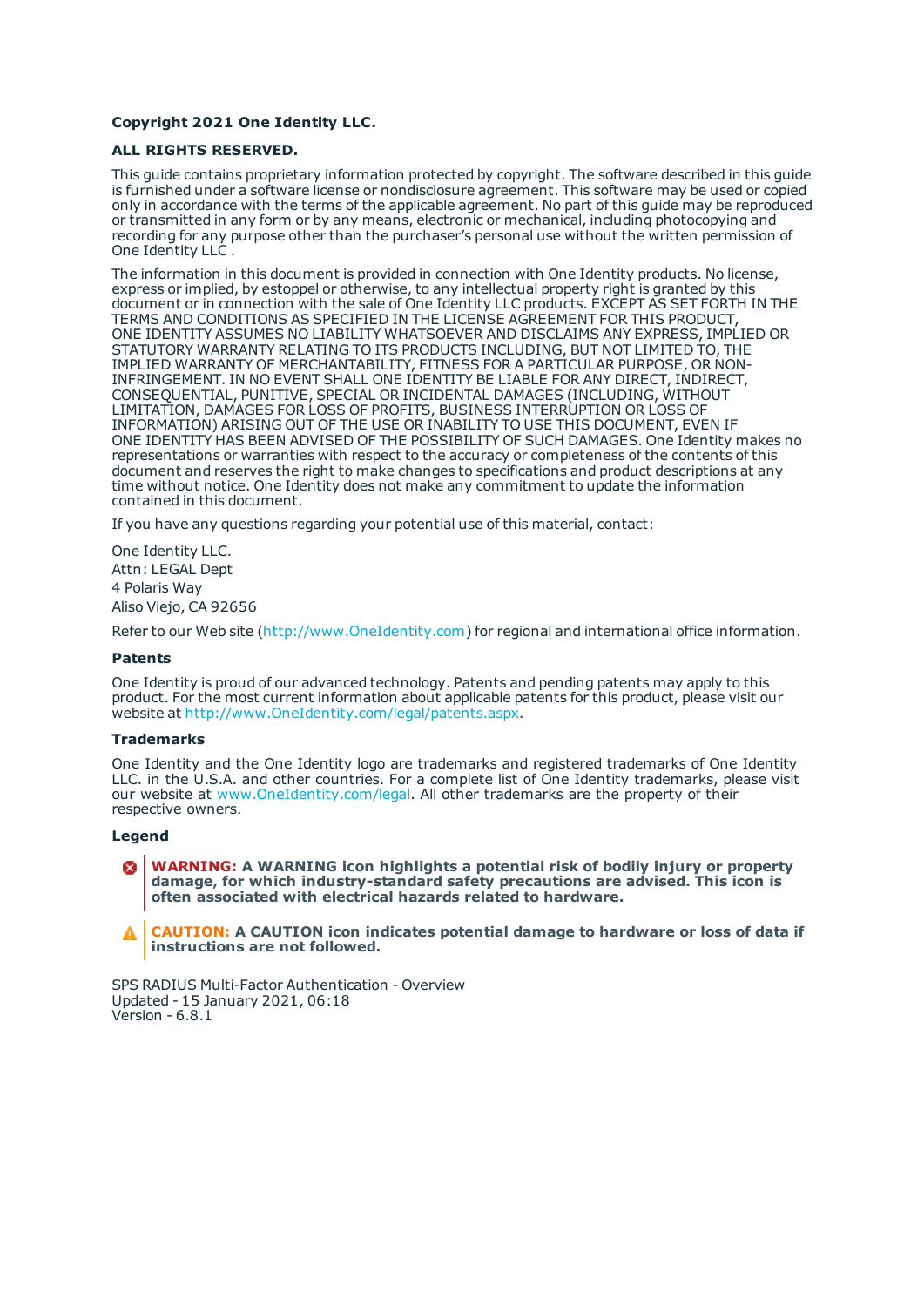## **Contents**

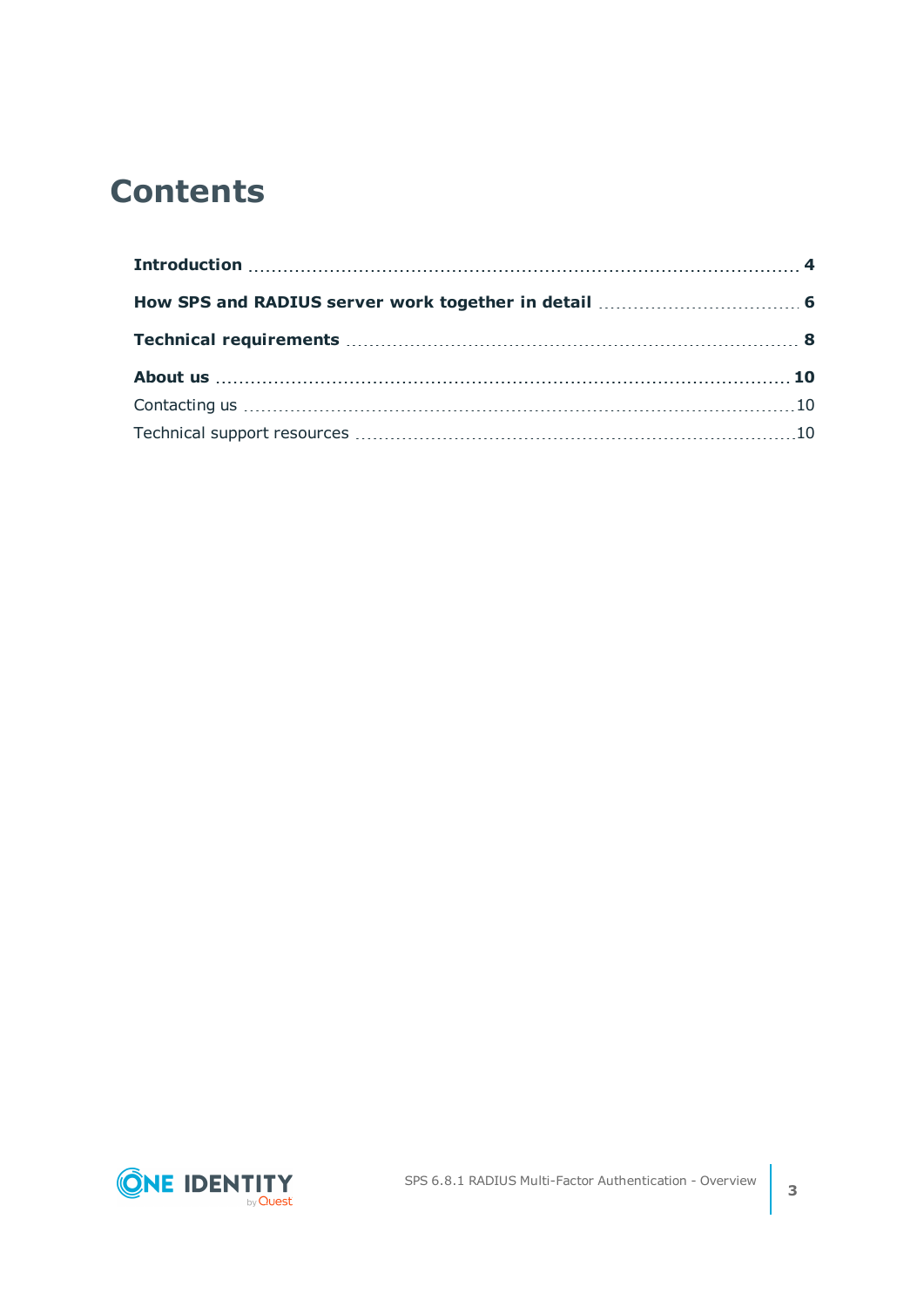## **Introduction**

<span id="page-3-0"></span>This document describes how you can use the services of RADIUS server (for example, RSA [SecurID](https://www.rsa.com/) Access and [FreeRADIUS](https://freeradius.org/)) to authenticate the sessions of your privileged users with One Identity Safeguard for Privileged Sessions (SPS).

### **One Identity Safeguard for Privileged Sessions:**

One Identity Safeguard for Privileged Sessions (SPS) controls privileged access to remote IT systems, records activities in searchable, movie-like audit trails, and prevents malicious actions. SPS is a quickly deployable enterprise device, completely independent from clients and servers — integrating seamlessly into existing networks. It captures the activity data necessary for user profiling and enables full user session drill down for forensic investigations.

SPS acts as a central authentication gateway, enforcing strong authentication before users access sensitive IT assets. SPS can integrate with remote user directories to resolve the group memberships of users who access nonpublic information. Credentials for accessing information systems can be retrieved transparently from SPS's local Credential Store or a third-party password management system. This method protects the confidentiality of passwords as users can never access them. When used together with RADIUS server (or another Multi-Factor Authentication (MFA) provider), SPS directs all connections to the authentication tool, and upon successful authentication, it permits the user to access the information system.

### **Integrating RSA with SPS:**

SPS can interact with your RSA Authentication Manager and can automatically request strong Multi-Factor Authentication for your privileged users who are accessing the servers and services protected by SPS. When used together with RSA SecurID Access, SPS prompts the user for a second factor authentication, and upon successful authentication, it permits the user to access the information system.

The integration adds an additional security layer to the gateway authentication performed on SPS. If the user has an RSA SecurID Hardware Token, the user can generate a One-Time Password (OTP) using the device. This will be used for the authentication to the One Identity platform. The one-time password is changed after 60 seconds.

### **Integrating a generic RADIUS server with SPS:**

SPS can interact with your RADIUS server and can automatically request strong multifactor authentication for your privileged users who are accessing the servers and services protected by SPS.

The integration adds an additional security layer to the gateway authentication performed on SPS. Your RADIUS server can use any hardware or software token as long as it provides standard RADIUS interface.

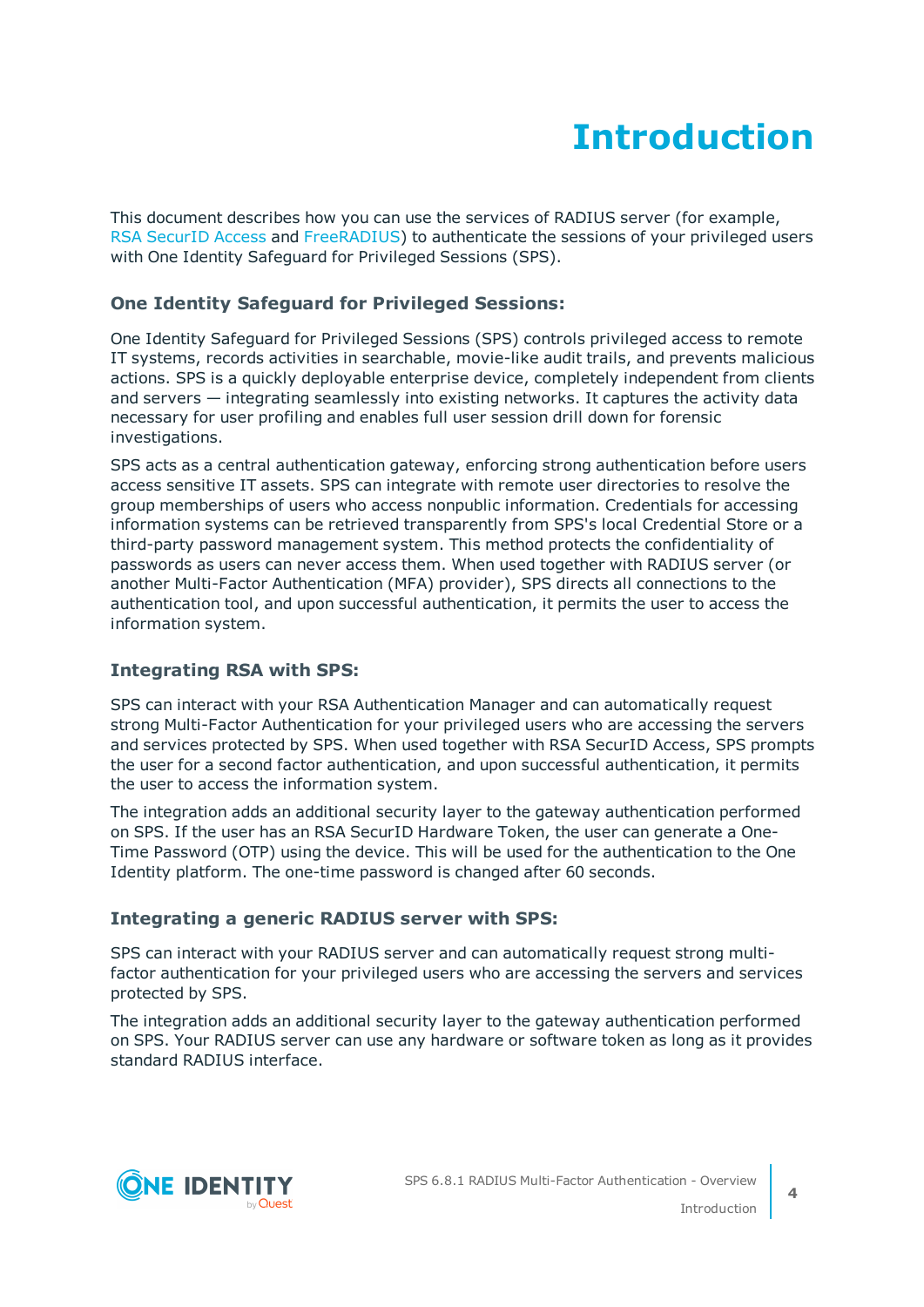### **Meet compliance requirements**

ISO 27001, ISO 27018, SOC 2, and other regulations and industry standards include authentication-related requirements, (for example, Multi-Factor Authentication (MFA) for accessing production systems, and the logging of all administrative sessions). In addition to other requirements, using SPS and RADIUS server helps you comply with the following requirements:

- PCI DSS 8.3: Secure all individual non-console administrative access and all remote access to the cardholder data environment (CDE) using MFA.
- PART 500.12 Multi-Factor Authentication: Covered entities are required to apply MFA for:
	- Each individual accessing the covered entity's internal systems.
	- Authorized access to database servers that allow access to nonpublic information.
	- Third parties accessing nonpublic information.
- NIST 800-53 IA-2, Identification and Authentication, network access to privileged accounts: The information system implements MFA for network access to privileged accounts.

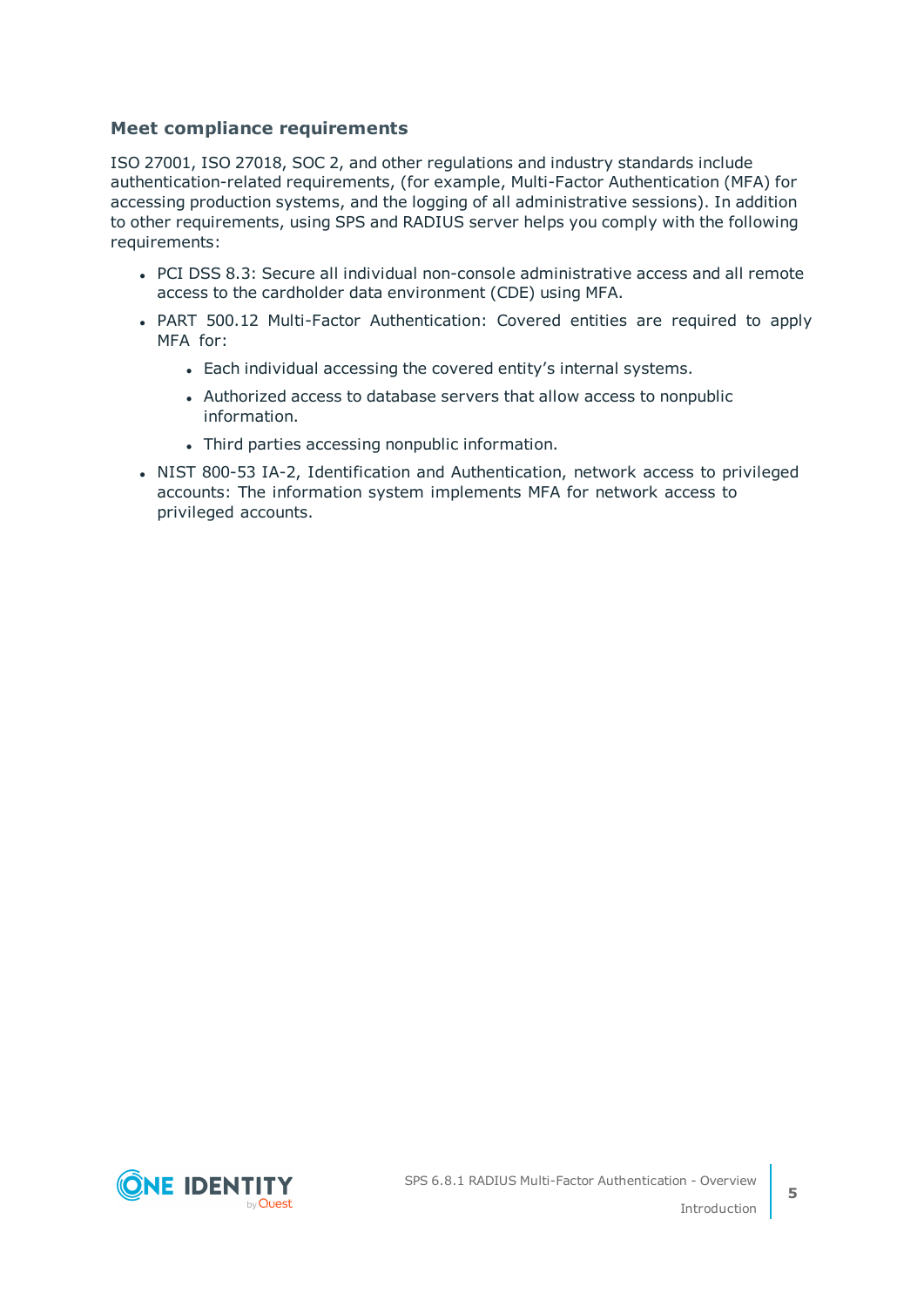## <span id="page-5-0"></span>**How SPS and RADIUS server work together in detail**



1. A user attempts to log in to a protected server.

### 2. **Gateway authentication on SPS**

SPS receives the connection request and authenticates the user. SPS can authenticate the user to a number of external user directories, (for example, LDAP, Microsoft Active Directory, or RADIUS). This authentication is the first factor.

#### 3. **Check if the user is exempt from multi-factor authentication**

You can configure SPS using whitelists and blacklists to selectively require multifactor authentication for your users, (for example, to create break-glass access for specific users).

- If multi-factor authentication is not required, the user can start working, while SPS records the user's activities. The procedure ends here.
- If multi-factor authentication is required, SPS continues the procedure with the next step.

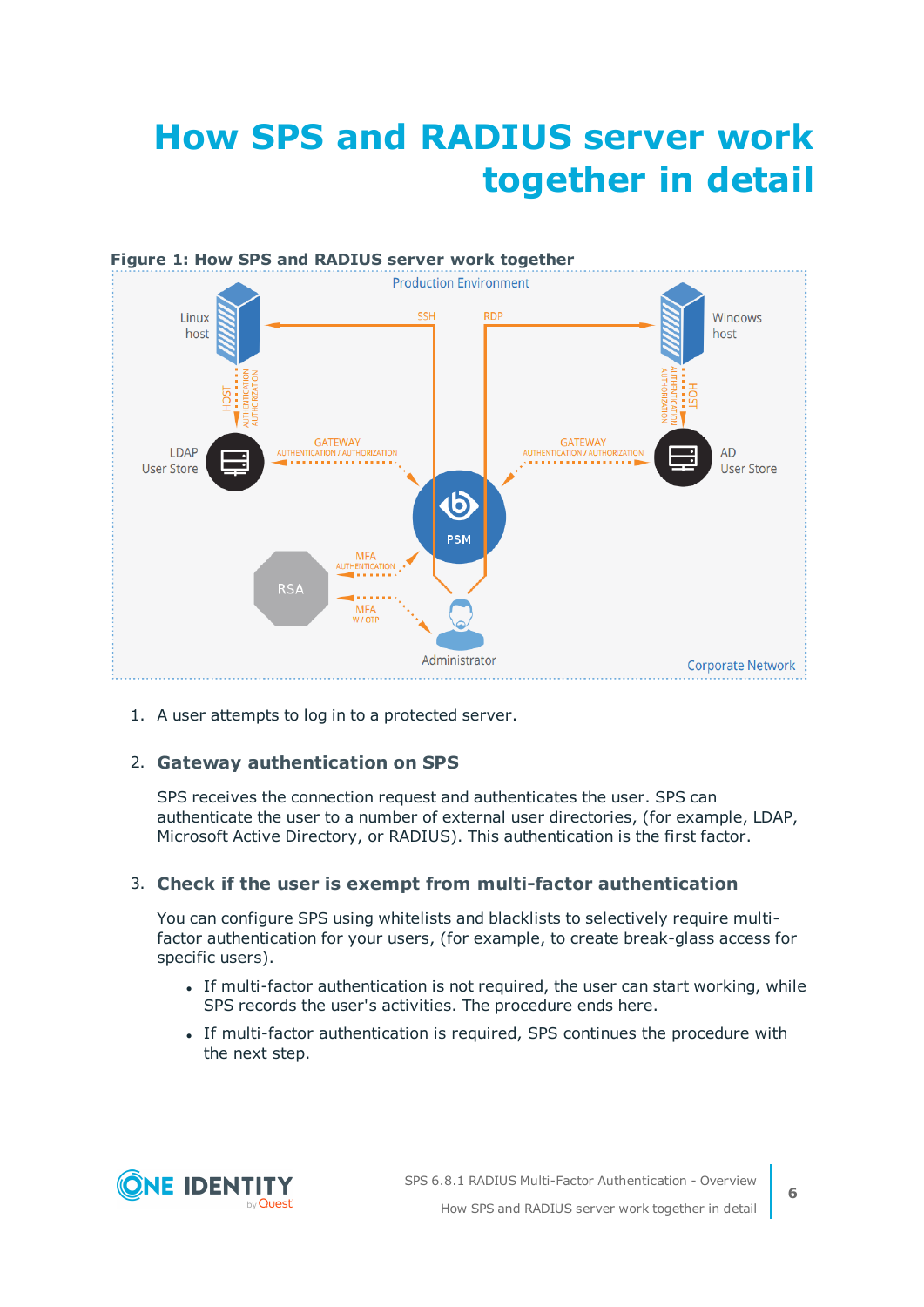For details on creating exemption lists, see ["\[WHITELIST\]"](https://support.oneidentity.com/technical-documents/safeguard-for-privileged-sessions/6.8.1/radius-multi-factor-authentication---tutorial/[whitelist]/) in the RADIUS Multi-Factor [Authentication](https://support.oneidentity.com/technical-documents/safeguard-for-privileged-sessions/6.8.1/radius-multi-factor-authentication---tutorial/[whitelist]/) - Tutorial.

#### 4. **Determining the external RADIUS server identity**

If the gateway usernames are different from the external RADIUS server identities, you must configure the SPS RADIUS plugin to map the gateway usernames to the external RADIUS server identities.

The mapping can be as simple as appending a domain name to the gateway username, or you can query an LDAP or Microsoft Active Directory server.

For details, see ["\[USERMAPPING\]"](https://support.oneidentity.com/technical-documents/safeguard-for-privileged-sessions/6.8.1/radius-multi-factor-authentication---tutorial/[usermapping]/) in the RADIUS Multi-Factor Authentication - [Tutorial.](https://support.oneidentity.com/technical-documents/safeguard-for-privileged-sessions/6.8.1/radius-multi-factor-authentication---tutorial/[usermapping]/)

#### 5. **Authentication using a RADIUS server**

If gateway authentication is successful, SPS connects to the RADIUS server. Then SPS requests the second authentication factor from the user and sends it to the RADIUS server for verification.

6. If multi-factor authentication is successful, the user can start working, while SPS records the user's activities. (Optionally, SPS can retrieve credentials from a local or external Credential Store or password vault, and perform authentication on the server with credentials that are not known to the user.)

Alternatively, the RADIUS server can request Access-Challenge response. The challenge is displayed to the user and they have to respond to the challenge. After a successful response, the user can start working. In RSA SecurID, this process is used for next token mode. This means that if the password is entered incorrectly several times, two subsequent RSA SecurID tokens have to be entered for a successful authentication.

7. If the user opens a new session within a short period, they can do so without having to perform multi-factor authentication again. After this configurable grace period expires, the user must perform multi-factor authentication to open the next session.

For details, see ["\[authentication\\_cache\]"](https://support.oneidentity.com/technical-documents/safeguard-for-privileged-sessions/6.8.1/radius-multi-factor-authentication---tutorial/[authentication_cache]/) in the RADIUS Multi-Factor [Authentication](https://support.oneidentity.com/technical-documents/safeguard-for-privileged-sessions/6.8.1/radius-multi-factor-authentication---tutorial/[authentication_cache]/) - Tutorial.

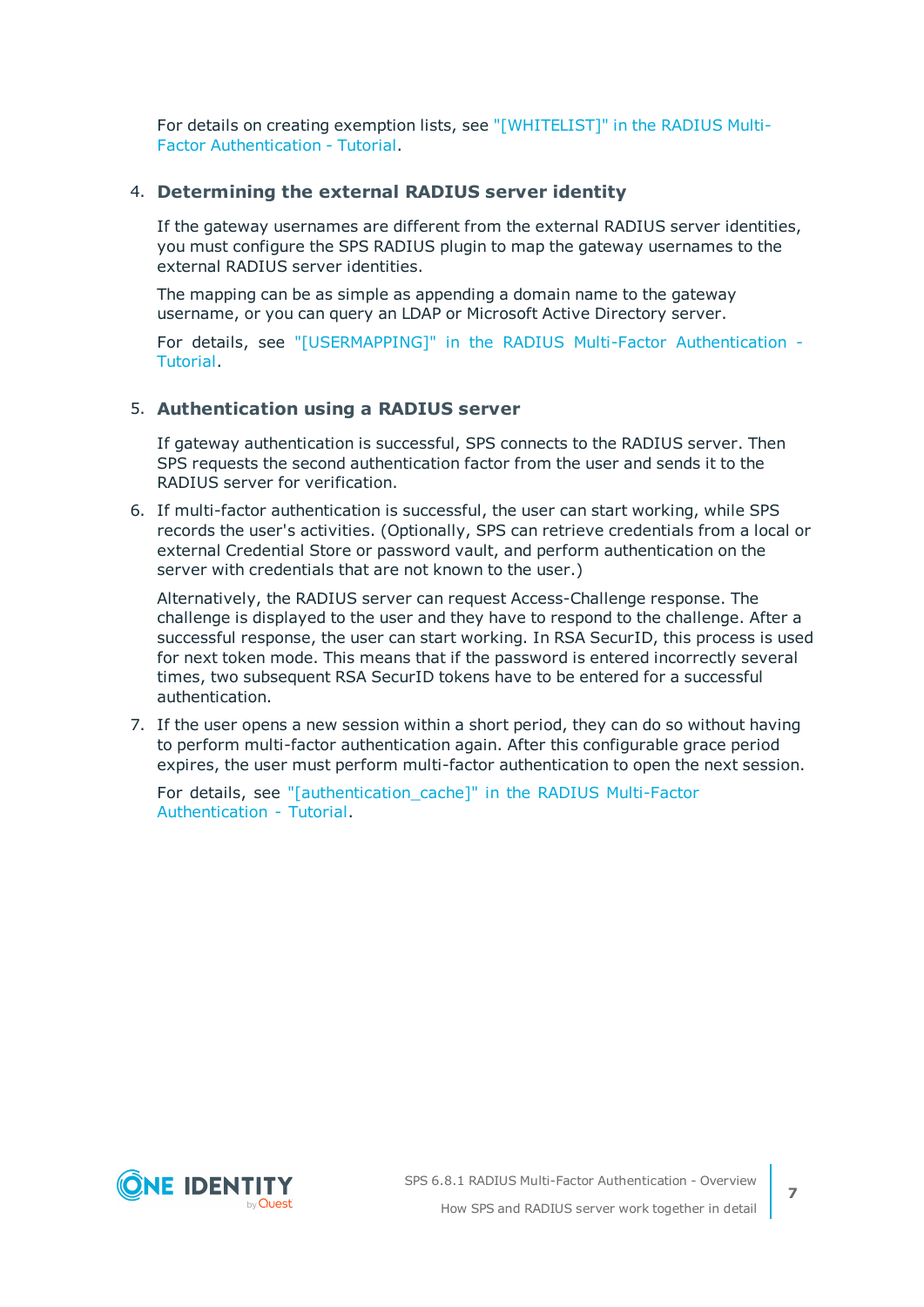# **Technical requirements**

<span id="page-7-0"></span>In order to successfully connect SPS with RADIUS server, you need the following components.

#### **In RSA:**

- An RSA Authentication Manager deployed.
- RADIUS access parameters, (for example, host, port, and an RSA shared secret). You will need it to configure the SPS plugin.
- Your users must be enrolled in RSA Authentication Manager.
- The users must be able to perform the authentication required for the factor (for example, possess the required RSA SecurID Hardware Token).
- Only CHAP and PAP authentication methods are supported.

#### **In a generic RADIUS server:**

- RADIUS access parameters, (for example, host, port, and a shared secret). You will need it to configure the SPS plugin.
- Your users must be enrolled in the RADIUS server or its backend.
- Only CHAP and PAP authentication methods are supported.

#### **In SPS:**

- A One Identity Safequard for Privileged Sessions appliance (virtual or physical), at least version SPS 5.11.05.11.0.
- A copy of the SPS RADIUS (RSA) Multi-Factor Authentication plugin. This plugin is an Authentication and Authorization (AA) plugin customized to work with the RADIUS (RSA) multi-factor authentication service.
- SPS supports AA plugins in the MSSQL, RDP, SSH, and Telnet protocols.
- **.** In RDP, using an AA plugin together with Network Level Authentication in a Connection Policy has the same limitations as using Network Level Authentication without domain membership.
- **In RDP, using an AA plugin requires TLS-encrypted RDP connections. For details,** see "Enabling [TLS-encryption](https://support.oneidentity.com/technical-documents/safeguard-for-privileged-sessions/6.8.1/administration-guide/rdp-specific-settings/enabling-tls-encryption-for-rdp-connections/) for RDP connections" in the Administration Guide.

#### **Availability and support of the plugin**

The SPS RADIUS (RSA) Multi-Factor Authentication plugin is available for download as-is, free of charge to every SPS customer from the RADIUS Multi-Factor [Authentication](https://github.com/OneIdentity/safeguard-sessions-plugin-radius-mfa/releases) plugin for [Safeguard](https://github.com/OneIdentity/safeguard-sessions-plugin-radius-mfa/releases) for Privileged Sessions page. In case you need any customizations or additional features, contact our [Support](https://support.oneidentity.com/one-identity-safeguard-for-privileged-sessions) Team.

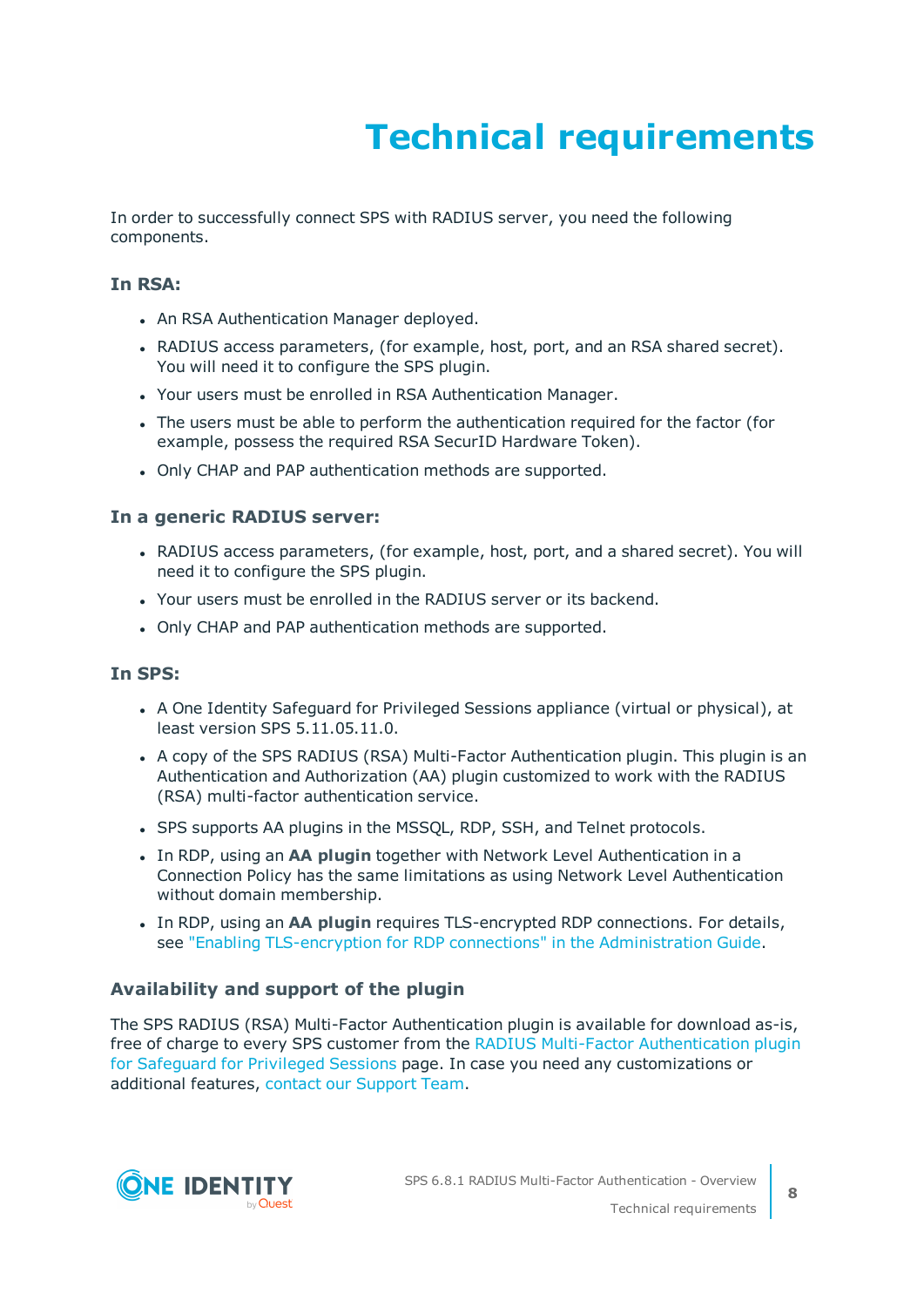## **A** CAUTION:

**Using custom plugins in SPS is recommended only if you are familiar with both Python and SPS. Product support applies only to SPS: that is, until the entry point of the Python code and passing the specified arguments to the Python code. One Identity is not responsible for the quality, resource requirements, or any bugs in the Python code, nor any crashes, service outages, or any other damage caused by the improper use of this feature, unless explicitly stated in a contract with One Identity. If you want to create a custom plugin, contact our [Support](https://support.oneidentity.com/one-identity-safeguard-for-privileged-sessions) Team for details and instructions.**